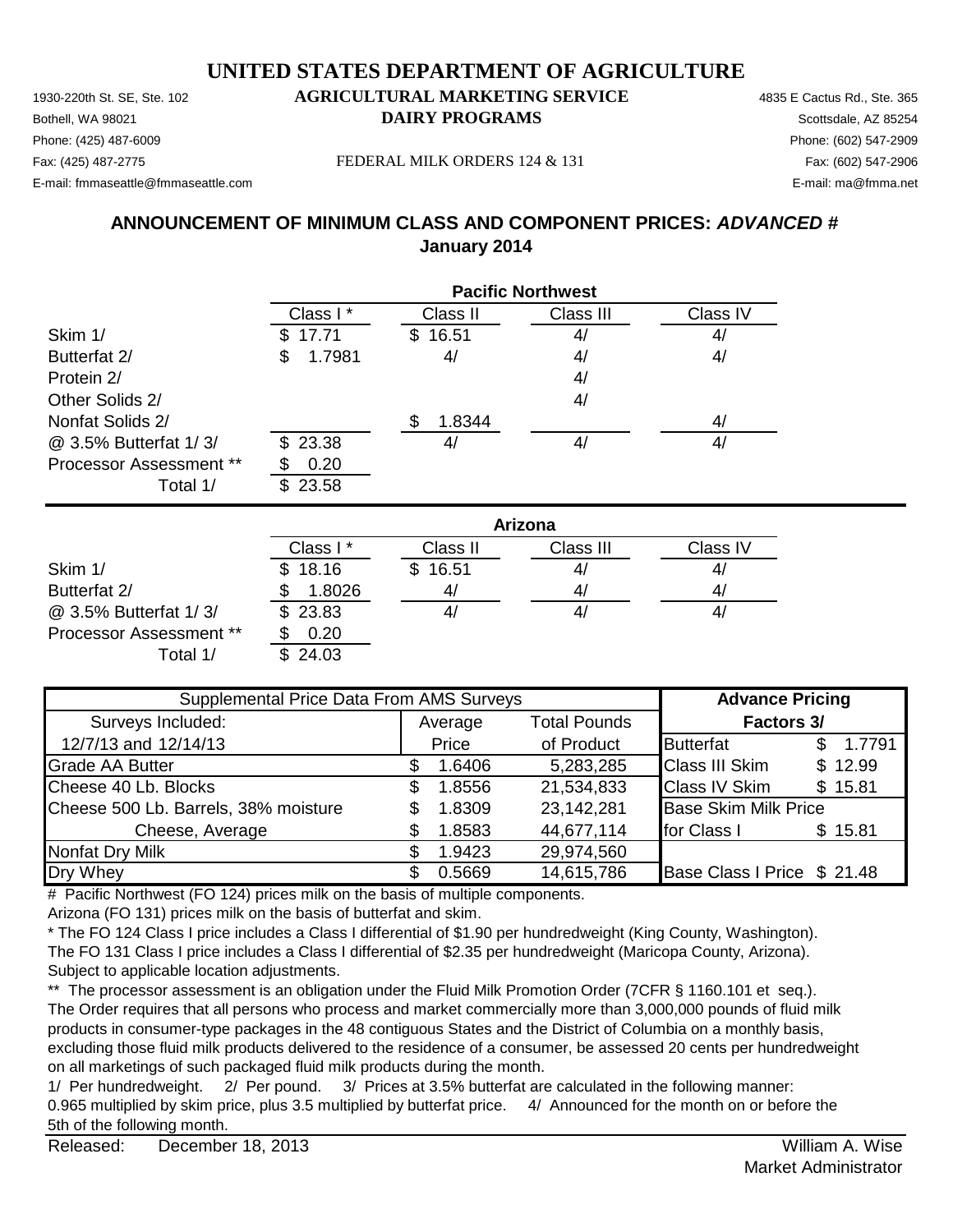1930-220th St. SE, Ste. 102 **AGRICULTURAL MARKETING SERVICE** 4835 E Cactus Rd., Ste. 365 **Bothell, WA 98021 DAIRY PROGRAMS** Scottsdale, AZ 85254 E-mail: fmmaseattle@fmmaseattle.com E-mail: ma@fmma.net

# Phone: (425) 487-6009 Phone: (602) 547-2909

Fax: (425) 487-2775 Fax: (602) 547-2906 FEDERAL MILK ORDERS 124 & 131

### **ANNOUNCEMENT OF MINIMUM CLASS AND COMPONENT PRICES:** *ADVANCED #* **February 2014**

|                                | <b>Pacific Northwest</b> |          |           |          |  |  |
|--------------------------------|--------------------------|----------|-----------|----------|--|--|
|                                | Class I*                 | Class II | Class III | Class IV |  |  |
| Skim 1/                        | 18.47<br>SS.             | \$17.27  | 4/        | 4/       |  |  |
| Butterfat 2/                   | 1.7415<br>\$             | 4/       | 4/        | 4/       |  |  |
| Protein 2/                     |                          |          | 4/        |          |  |  |
| Other Solids 2/                |                          |          | 4/        |          |  |  |
| Nonfat Solids 2/               |                          | 1.9189   |           | 4/       |  |  |
| @ 3.5% Butterfat 1/3/          | \$23.92                  | 4/       | 4/        | 4/       |  |  |
| <b>Processor Assessment **</b> | 0.20                     |          |           |          |  |  |
| Total 1/                       | 24.12<br>\$.             |          |           |          |  |  |

|                                | Arizona  |          |           |          |  |  |
|--------------------------------|----------|----------|-----------|----------|--|--|
|                                | Class I* | Class II | Class III | Class IV |  |  |
| Skim 1/                        | \$18.92  | \$17.27  | 41        | 4/       |  |  |
| Butterfat 2/                   | 1.7460   | 41       | 41        | 41       |  |  |
| @ 3.5% Butterfat 1/3/          | \$24.37  |          | 41        | 41       |  |  |
| <b>Processor Assessment **</b> | 0.20     |          |           |          |  |  |
| Total 1/                       | \$24.57  |          |           |          |  |  |

| Supplemental Price Data From AMS Surveys |  |         |                     | <b>Advance Pricing</b>      |         |
|------------------------------------------|--|---------|---------------------|-----------------------------|---------|
| Surveys Included:                        |  | Average | <b>Total Pounds</b> | Factors 3/                  |         |
| 1/11/14 and 1/18/14                      |  | Price   | of Product          | <b>Butterfat</b>            | 1.7225  |
| <b>Grade AA Butter</b>                   |  | 1.5939  | 6,296,036           | <b>Class III Skim</b>       | \$15.06 |
| Cheese 40 Lb. Blocks                     |  | 2.0373  | 20,219,368          | <b>Class IV Skim</b>        | \$16.57 |
| Cheese 500 Lb. Barrels, 38% moisture     |  | 1.9943  | 20,372,846          | <b>Base Skim Milk Price</b> |         |
| Cheese, Average                          |  | 2.0308  | 40,592,214          | for Class I                 | \$16.57 |
| Nonfat Dry Milk                          |  | 2.0270  | 40,363,405          |                             |         |
| Dry Whey                                 |  | 0.5939  | 12,837,896          | Base Class I Price \$22.02  |         |

# Pacific Northwest (FO 124) prices milk on the basis of multiple components.

Arizona (FO 131) prices milk on the basis of butterfat and skim.

\* The FO 124 Class I price includes a Class I differential of \$1.90 per hundredweight (King County, Washington). The FO 131 Class I price includes a Class I differential of \$2.35 per hundredweight (Maricopa County, Arizona). Subject to applicable location adjustments.

\*\* The processor assessment is an obligation under the Fluid Milk Promotion Order (7CFR § 1160.101 et seq.). The Order requires that all persons who process and market commercially more than 3,000,000 pounds of fluid milk products in consumer-type packages in the 48 contiguous States and the District of Columbia on a monthly basis, excluding those fluid milk products delivered to the residence of a consumer, be assessed 20 cents per hundredweight on all marketings of such packaged fluid milk products during the month.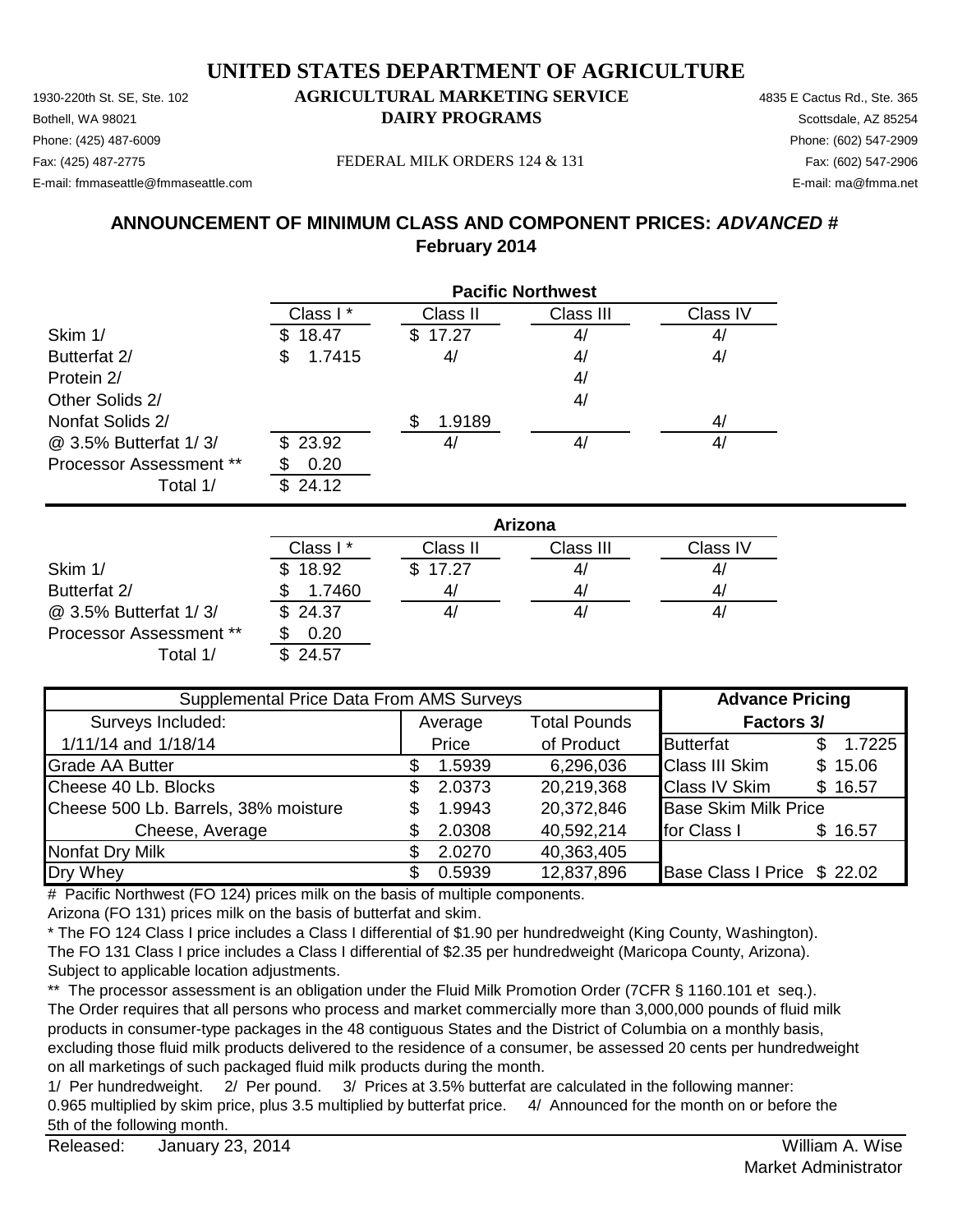1930-220th St. SE, Ste. 102 **AGRICULTURAL MARKETING SERVICE** 4835 E Cactus Rd., Ste. 365 **Bothell, WA 98021 DAIRY PROGRAMS** Scottsdale, AZ 85254 E-mail: fmmaseattle@fmmaseattle.com E-mail: ma@fmma.net

# Phone: (425) 487-6009 Phone: (602) 547-2909

Fax: (425) 487-2775 Fax: (602) 547-2906 FEDERAL MILK ORDERS 124 & 131

### **ANNOUNCEMENT OF MINIMUM CLASS AND COMPONENT PRICES:** *ADVANCED #* **March 2014**

|                                | <b>Pacific Northwest</b> |          |           |          |  |  |
|--------------------------------|--------------------------|----------|-----------|----------|--|--|
|                                | Class I*                 | Class II | Class III | Class IV |  |  |
| Skim 1/                        | 19.04                    | \$17.67  | 4/        | 4/       |  |  |
| Butterfat 2/                   | 2.0488<br>S              | 4/       | 4/        | 4/       |  |  |
| Protein 2/                     |                          |          | 4/        |          |  |  |
| Other Solids 2/                |                          |          | 4/        |          |  |  |
| Nonfat Solids 2/               |                          | 1.9633   |           | 4/       |  |  |
| @ 3.5% Butterfat 1/3/          | \$25.54                  | 4/       | 4/        | 4/       |  |  |
| <b>Processor Assessment **</b> | 0.20                     |          |           |          |  |  |
| Total 1/                       | \$25.74                  |          |           |          |  |  |

|                                | Arizona     |          |           |          |  |
|--------------------------------|-------------|----------|-----------|----------|--|
|                                | Class I*    | Class II | Class III | Class IV |  |
| Skim 1/                        | 19.49<br>\$ | \$17.67  | 4/        | 4,       |  |
| Butterfat 2/                   | 2.0533      | 41       | 4/        | 4        |  |
| @ 3.5% Butterfat 1/3/          | \$25.99     |          | 4/        | 4,       |  |
| <b>Processor Assessment **</b> | 0.20        |          |           |          |  |
| Total 1/                       | 26.19       |          |           |          |  |

| Supplemental Price Data From AMS Surveys |         |        |                     | <b>Advance Pricing</b>      |               |  |
|------------------------------------------|---------|--------|---------------------|-----------------------------|---------------|--|
| Surveys Included:                        | Average |        | <b>Total Pounds</b> | Factors 3/                  |               |  |
| 2/8/14 and 2/15/14                       |         | Price  | of Product          | <b>Butterfat</b>            | 2.0298<br>\$. |  |
| <b>Grade AA Butter</b>                   |         | 1.8476 | 7,797,743           | <b>Class III Skim</b>       | \$17.14       |  |
| Cheese 40 Lb. Blocks                     |         | 2.2987 | 18,832,155          | <b>Class IV Skim</b>        | \$16.97       |  |
| Cheese 500 Lb. Barrels, 38% moisture     |         | 2.3126 | 20,071,417          | <b>Base Skim Milk Price</b> |               |  |
| Cheese, Average                          |         | 2.3213 | 38,903,572          | for Class I                 | \$17.14       |  |
| Nonfat Dry Milk                          |         | 2.0718 | 39,323,059          |                             |               |  |
| Dry Whey                                 |         | 0.6238 | 12,323,689          | Base Class I Price \$ 23.64 |               |  |

# Pacific Northwest (FO 124) prices milk on the basis of multiple components.

Arizona (FO 131) prices milk on the basis of butterfat and skim.

\* The FO 124 Class I price includes a Class I differential of \$1.90 per hundredweight (King County, Washington). The FO 131 Class I price includes a Class I differential of \$2.35 per hundredweight (Maricopa County, Arizona). Subject to applicable location adjustments.

\*\* The processor assessment is an obligation under the Fluid Milk Promotion Order (7CFR § 1160.101 et seq.). The Order requires that all persons who process and market commercially more than 3,000,000 pounds of fluid milk products in consumer-type packages in the 48 contiguous States and the District of Columbia on a monthly basis, excluding those fluid milk products delivered to the residence of a consumer, be assessed 20 cents per hundredweight on all marketings of such packaged fluid milk products during the month.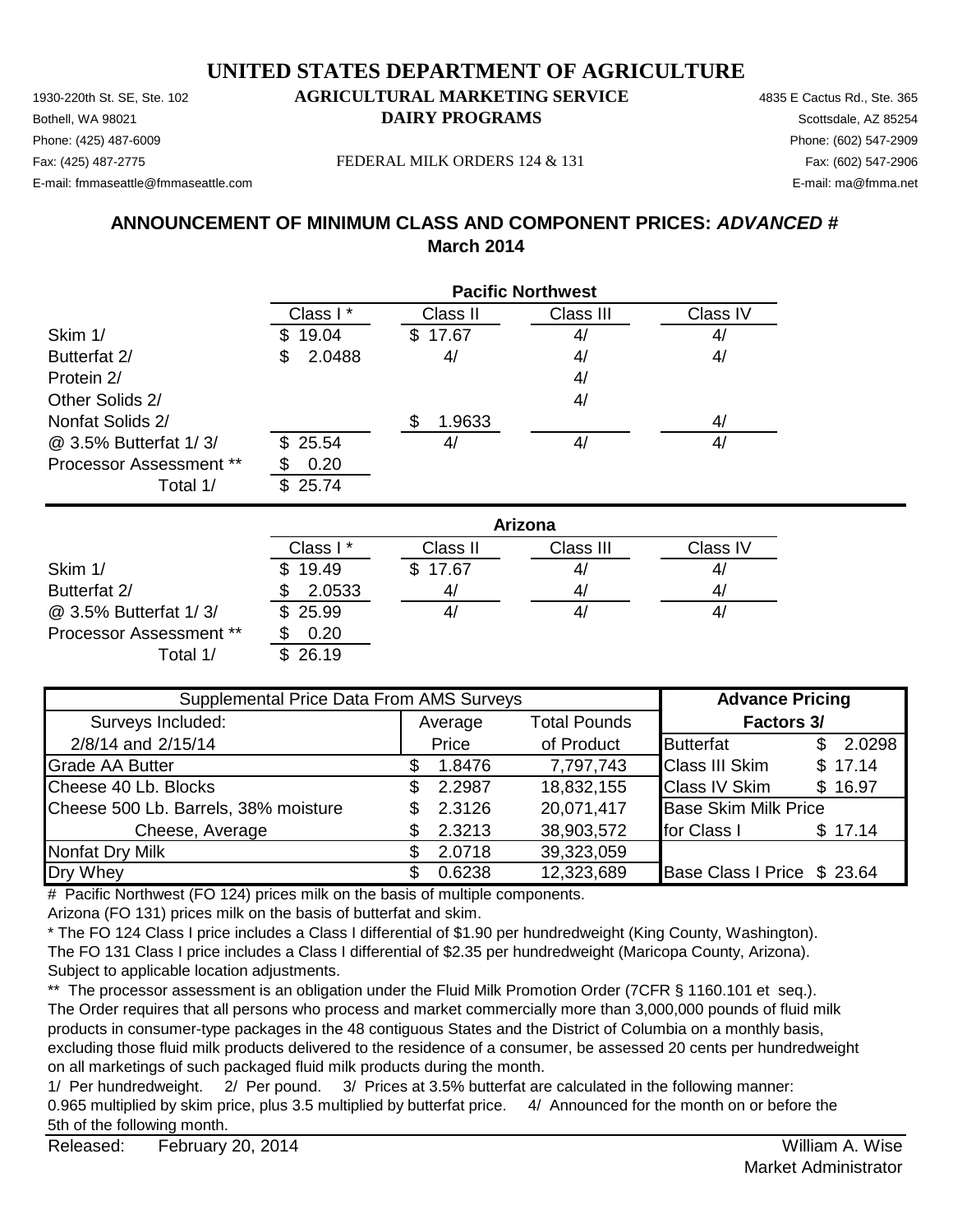1930-220th St. SE, Ste. 102 **AGRICULTURAL MARKETING SERVICE** 4835 E Cactus Rd., Ste. 365 **Bothell, WA 98021 DAIRY PROGRAMS** Scottsdale, AZ 85254 E-mail: fmmaseattle@fmmaseattle.com E-mail: ma@fmma.net

# Phone: (425) 487-6009 Phone: (602) 547-2909

Fax: (425) 487-2775 Fax: (602) 547-2906 FEDERAL MILK ORDERS 124 & 131

### **ANNOUNCEMENT OF MINIMUM CLASS AND COMPONENT PRICES:** *ADVANCED #* **April 2014**

|                                | <b>Pacific Northwest</b> |          |           |          |  |
|--------------------------------|--------------------------|----------|-----------|----------|--|
|                                | Class I*                 | Class II | Class III | Class IV |  |
| Skim 1/                        | 19.12                    | \$17.92  | 4/        | 4/       |  |
| Butterfat 2/                   | 2.0284<br>S              | 4/       | 4/        | 4/       |  |
| Protein 2/                     |                          |          | 4/        |          |  |
| Other Solids 2/                |                          |          | 4/        |          |  |
| Nonfat Solids 2/               |                          | 1.9911   |           | 4/       |  |
| @ 3.5% Butterfat 1/3/          | \$25.55                  | 4,       | 4/        | 4/       |  |
| <b>Processor Assessment **</b> | 0.20                     |          |           |          |  |
| Total 1/                       | 25.75<br>\$              |          |           |          |  |

|                         | Arizona      |          |           |          |  |
|-------------------------|--------------|----------|-----------|----------|--|
|                         | Class I *    | Class II | Class III | Class IV |  |
| Skim 1/                 | 19.57<br>\$. | \$17.92  | 41        | 4/       |  |
| Butterfat 2/            | 2.0329       | 41       | 41        | 41       |  |
| @ 3.5% Butterfat 1/3/   | \$26.00      |          | 41        | 41       |  |
| Processor Assessment ** | 0.20         |          |           |          |  |
| Total 1/                | 26.20        |          |           |          |  |

| Supplemental Price Data From AMS Surveys |         |        |                     | <b>Advance Pricing</b>      |     |         |
|------------------------------------------|---------|--------|---------------------|-----------------------------|-----|---------|
| Surveys Included:                        | Average |        | <b>Total Pounds</b> | Factors 3/                  |     |         |
| 3/8/14 and 3/15/14                       |         | Price  | of Product          | <b>Butterfat</b>            | \$. | 2.0094  |
| <b>Grade AA Butter</b>                   |         | 1.8308 | 5,796,604           | <b>Class III Skim</b>       |     | \$16.36 |
| Cheese 40 Lb. Blocks                     | S.      | 2.1953 | 23,660,334          | <b>Class IV Skim</b>        |     | \$17.22 |
| Cheese 500 Lb. Barrels, 38% moisture     |         | 2.2250 | 17,965,217          | <b>Base Skim Milk Price</b> |     |         |
| Cheese, Average                          |         | 2.2211 | 41,625,551          | for Class I                 |     | \$17.22 |
| Nonfat Dry Milk                          |         | 2.1007 | 33, 333, 749        |                             |     |         |
| Dry Whey                                 |         | 0.6495 | 12,832,429          | Base Class I Price \$ 23.65 |     |         |

# Pacific Northwest (FO 124) prices milk on the basis of multiple components.

Arizona (FO 131) prices milk on the basis of butterfat and skim.

\* The FO 124 Class I price includes a Class I differential of \$1.90 per hundredweight (King County, Washington). The FO 131 Class I price includes a Class I differential of \$2.35 per hundredweight (Maricopa County, Arizona). Subject to applicable location adjustments.

\*\* The processor assessment is an obligation under the Fluid Milk Promotion Order (7CFR § 1160.101 et seq.). The Order requires that all persons who process and market commercially more than 3,000,000 pounds of fluid milk products in consumer-type packages in the 48 contiguous States and the District of Columbia on a monthly basis, excluding those fluid milk products delivered to the residence of a consumer, be assessed 20 cents per hundredweight on all marketings of such packaged fluid milk products during the month.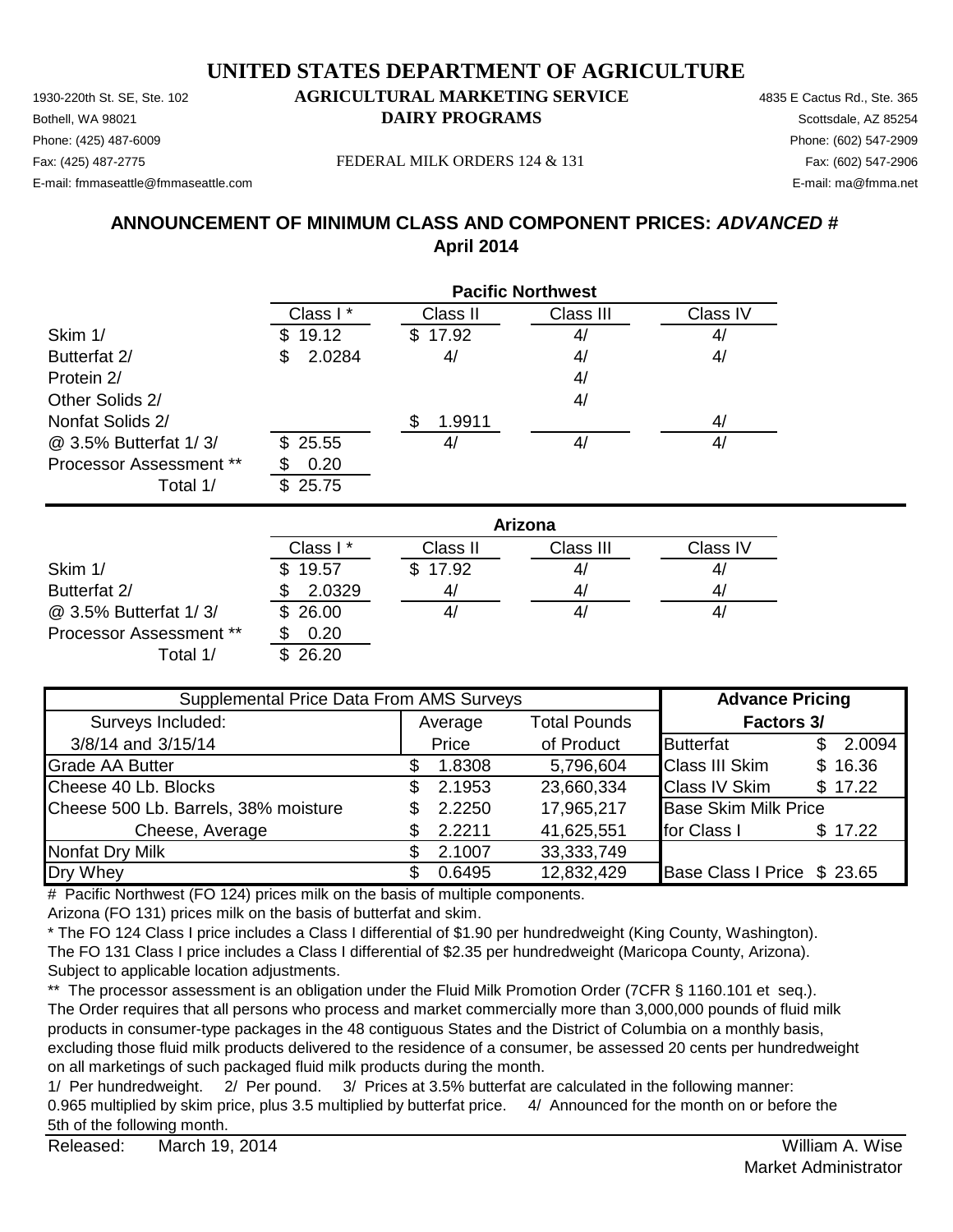1930-220th St. SE, Ste. 102 **AGRICULTURAL MARKETING SERVICE** 4835 E Cactus Rd., Ste. 365 Phone: (425) 487-6009 Phone: (602) 547-2909 E-mail: fmmaseattle@fmmaseattle.com E-mail: ma@fmma.net

# **Bothell, WA 98021 DAIRY PROGRAMS** Scottsdale, AZ 85254

Fax: (425) 487-2775 Fax: (602) 547-2906 FEDERAL MILK ORDERS 124 & 131

### **ANNOUNCEMENT OF MINIMUM CLASS AND COMPONENT PRICES:** *ADVANCED #* **May 2014**

|                                | <b>Pacific Northwest</b> |          |           |          |  |
|--------------------------------|--------------------------|----------|-----------|----------|--|
|                                | Class I*                 | Class II | Class III | Class IV |  |
| Skim 1/                        | 19.35<br>S.              | \$17.06  | 4/        | 4/       |  |
| Butterfat 2/                   | 2.1980<br>\$             | 4/       | 4/        | 4/       |  |
| Protein 2/                     |                          |          | 4/        |          |  |
| Other Solids 2/                |                          |          | 4/        |          |  |
| Nonfat Solids 2/               |                          | 1.8956   |           | 4/       |  |
| @ 3.5% Butterfat 1/3/          | \$26.37                  | 41       | 4/        | 4/       |  |
| <b>Processor Assessment **</b> | 0.20                     |          |           |          |  |
| Total 1/                       | 26.57<br>\$.             |          |           |          |  |

|                         | Arizona      |          |           |          |  |
|-------------------------|--------------|----------|-----------|----------|--|
|                         | Class I*     | Class II | Class III | Class IV |  |
| Skim 1/                 | 19.80<br>\$. | \$17.06  | 41        | 4/       |  |
| Butterfat 2/            | 2.2025       | 41       | 4/        | 41       |  |
| @ 3.5% Butterfat 1/3/   | \$26.82      | 41       | 4,        | 41       |  |
| Processor Assessment ** | 0.20         |          |           |          |  |
| Total 1/                | \$27.02      |          |           |          |  |

| Supplemental Price Data From AMS Surveys |         |        |                     | <b>Advance Pricing</b>      |     |         |
|------------------------------------------|---------|--------|---------------------|-----------------------------|-----|---------|
| Surveys Included:                        | Average |        | <b>Total Pounds</b> | Factors 3/                  |     |         |
| 4/12/14 and 4/19/14                      |         | Price  | of Product          | <b>Butterfat</b>            | \$. | 2.1790  |
| <b>Grade AA Butter</b>                   |         | 1.9708 | 5,802,241           | <b>Class III Skim</b>       |     | \$17.45 |
| Cheese 40 Lb. Blocks                     |         | 2.3878 | 25,874,027          | <b>Class IV Skim</b>        |     | \$16.36 |
| Cheese 500 Lb. Barrels, 38% moisture     |         | 2.3138 | 18,353,484          | <b>Base Skim Milk Price</b> |     |         |
| Cheese, Average                          |         | 2.3695 | 44,227,511          | for Class I                 |     | \$17.45 |
| <b>Nonfat Dry Milk</b>                   |         | 2.0040 | 49,214,923          |                             |     |         |
| Dry Whey                                 |         | 0.6751 | 13,573,875          | Base Class I Price \$ 24.47 |     |         |

# Pacific Northwest (FO 124) prices milk on the basis of multiple components.

Arizona (FO 131) prices milk on the basis of butterfat and skim.

\* The FO 124 Class I price includes a Class I differential of \$1.90 per hundredweight (King County, Washington). The FO 131 Class I price includes a Class I differential of \$2.35 per hundredweight (Maricopa County, Arizona). Subject to applicable location adjustments.

\*\* The processor assessment is an obligation under the Fluid Milk Promotion Order (7CFR § 1160.101 et seq.). The Order requires that all persons who process and market commercially more than 3,000,000 pounds of fluid milk products in consumer-type packages in the 48 contiguous States and the District of Columbia on a monthly basis, excluding those fluid milk products delivered to the residence of a consumer, be assessed 20 cents per hundredweight on all marketings of such packaged fluid milk products during the month.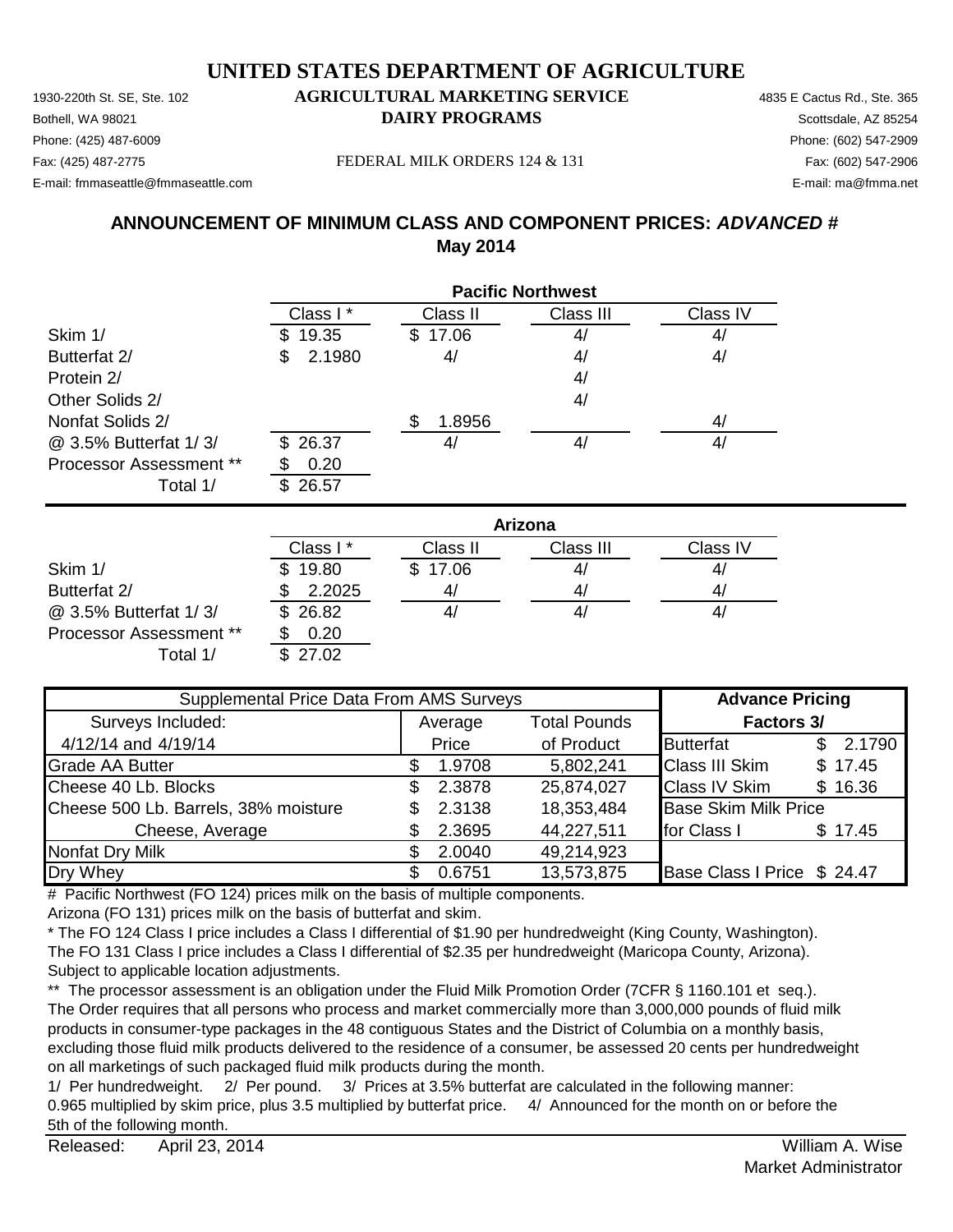1930-220th St. SE, Ste. 102 **AGRICULTURAL MARKETING SERVICE** 4835 E Cactus Rd., Ste. 365 **Bothell, WA 98021 DAIRY PROGRAMS** Scottsdale, AZ 85254 E-mail: fmmaseattle@fmmaseattle.com E-mail: ma@fmma.net

# Phone: (425) 487-6009 Phone: (602) 547-2909

Fax: (425) 487-2775 Fax: (602) 547-2906 FEDERAL MILK ORDERS 124 & 131

### **ANNOUNCEMENT OF MINIMUM CLASS AND COMPONENT PRICES:** *ADVANCED #* **June 2014**

|                                | <b>Pacific Northwest</b> |          |           |          |  |
|--------------------------------|--------------------------|----------|-----------|----------|--|
|                                | Class I *                | Class II | Class III | Class IV |  |
| Skim 1/                        | 17.48                    | \$15.93  | 4/        | 4/       |  |
| Butterfat 2/                   | 2.2546<br>S              | 4/       | 4/        | 4/       |  |
| Protein 2/                     |                          |          | 4/        |          |  |
| Other Solids 2/                |                          |          | 4/        |          |  |
| Nonfat Solids 2/               |                          | 1.7700   |           | 4/       |  |
| @ 3.5% Butterfat 1/3/          | \$24.76                  | 4,       | 4/        | 4/       |  |
| <b>Processor Assessment **</b> | 0.20                     |          |           |          |  |
| Total 1/                       | 24.96<br>£.              |          |           |          |  |

|                                | Arizona   |              |           |          |  |
|--------------------------------|-----------|--------------|-----------|----------|--|
|                                | Class I * | Class II     | Class III | Class IV |  |
| Skim 1/                        | \$17.93   | 15.93<br>\$. | 41        | 4/       |  |
| Butterfat 2/                   | 2.2591    | 41           | 41        | 41       |  |
| @ 3.5% Butterfat 1/3/          | \$25.21   |              | 4,        | 4,       |  |
| <b>Processor Assessment **</b> | 0.20      |              |           |          |  |
| Total 1/                       | \$25.41   |              |           |          |  |

| Supplemental Price Data From AMS Surveys |                                |        |            | <b>Advance Pricing</b>      |     |         |  |  |  |  |            |  |
|------------------------------------------|--------------------------------|--------|------------|-----------------------------|-----|---------|--|--|--|--|------------|--|
| Surveys Included:                        | <b>Total Pounds</b><br>Average |        |            |                             |     |         |  |  |  |  | Factors 3/ |  |
| 5/10/14 and 5/17/14                      |                                | Price  | of Product | <b>Butterfat</b>            | \$. | 2.2356  |  |  |  |  |            |  |
| <b>Grade AA Butter</b>                   |                                | 2.0176 | 7,787,464  | <b>Class III Skim</b>       |     | \$15.58 |  |  |  |  |            |  |
| Cheese 40 Lb. Blocks                     | S.                             | 2.1855 | 25,522,366 | <b>Class IV Skim</b>        |     | \$15.23 |  |  |  |  |            |  |
| Cheese 500 Lb. Barrels, 38% moisture     |                                | 2.1959 | 19,293,943 | <b>Base Skim Milk Price</b> |     |         |  |  |  |  |            |  |
| Cheese, Average                          |                                | 2.2029 | 44,816,309 | for Class I                 |     | \$15.58 |  |  |  |  |            |  |
| <b>Nonfat Dry Milk</b>                   |                                | 1.8768 | 58,348,974 |                             |     |         |  |  |  |  |            |  |
| Dry Whey                                 |                                | 0.6724 | 18,200,466 | Base Class I Price \$ 22.86 |     |         |  |  |  |  |            |  |

# Pacific Northwest (FO 124) prices milk on the basis of multiple components.

Arizona (FO 131) prices milk on the basis of butterfat and skim.

\* The FO 124 Class I price includes a Class I differential of \$1.90 per hundredweight (King County, Washington). The FO 131 Class I price includes a Class I differential of \$2.35 per hundredweight (Maricopa County, Arizona). Subject to applicable location adjustments.

\*\* The processor assessment is an obligation under the Fluid Milk Promotion Order (7CFR § 1160.101 et seq.). The Order requires that all persons who process and market commercially more than 3,000,000 pounds of fluid milk products in consumer-type packages in the 48 contiguous States and the District of Columbia on a monthly basis, excluding those fluid milk products delivered to the residence of a consumer, be assessed 20 cents per hundredweight on all marketings of such packaged fluid milk products during the month.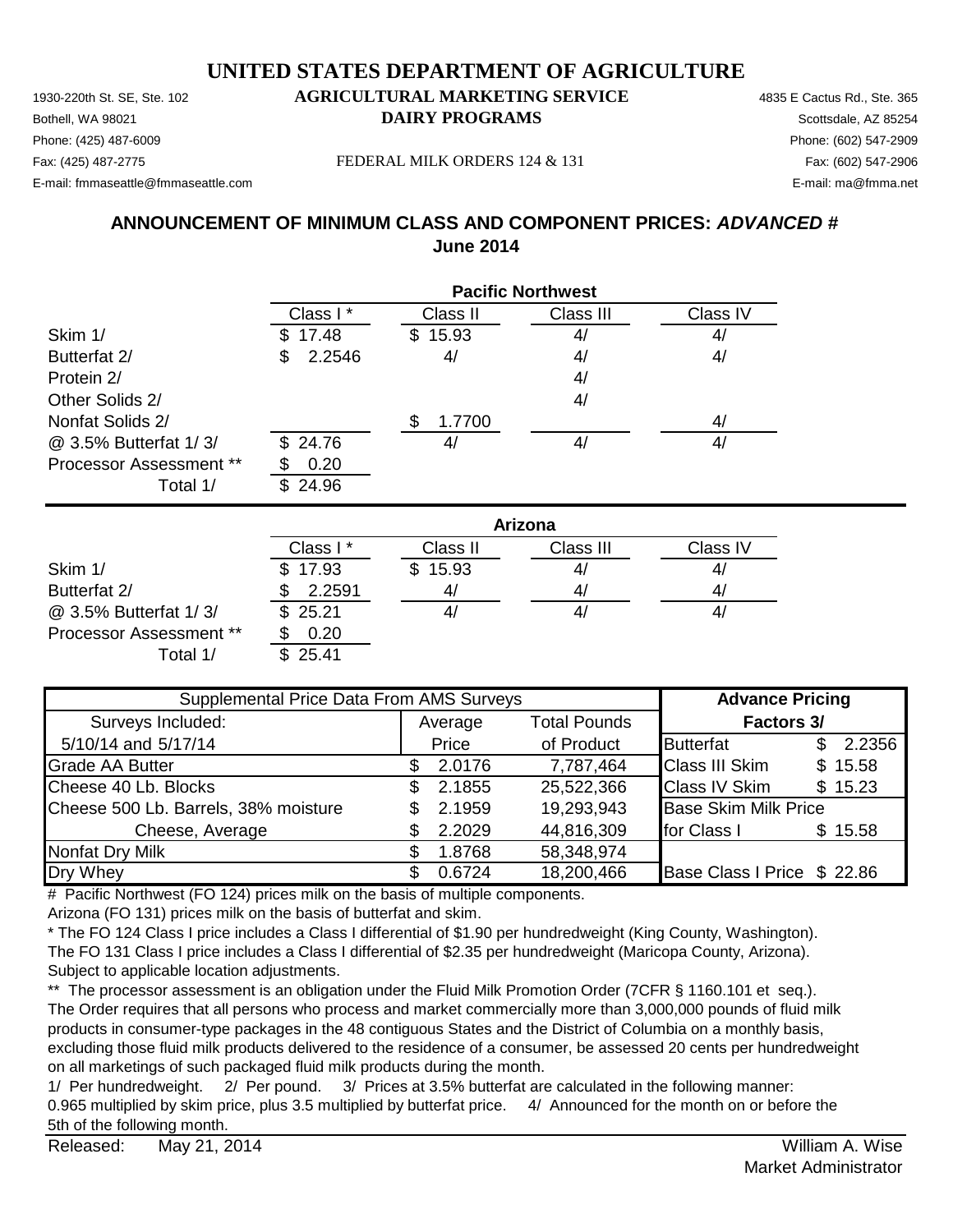1930-220th St. SE, Ste. 102 **AGRICULTURAL MARKETING SERVICE** 4835 E Cactus Rd., Ste. 365 Phone: (425) 487-6009 Phone: (602) 547-2909 E-mail: fmmaseattle@fmmaseattle.com E-mail: ma@fmma.net

# **Bothell, WA 98021 DAIRY PROGRAMS** Scottsdale, AZ 85254

Fax: (425) 487-2775 Fax: (602) 547-2906 FEDERAL MILK ORDERS 124 & 131

### **ANNOUNCEMENT OF MINIMUM CLASS AND COMPONENT PRICES:** *ADVANCED #* **July 2014**

|                                | <b>Pacific Northwest</b> |          |           |          |  |  |
|--------------------------------|--------------------------|----------|-----------|----------|--|--|
|                                | Class I*                 | Class II | Class III | Class IV |  |  |
| Skim 1/                        | 16.91<br>S.              | \$15.71  | 4/        | 4/       |  |  |
| Butterfat 2/                   | 2.4567<br>\$             | 4/       | 4/        | 4/       |  |  |
| Protein 2/                     |                          |          | 4/        |          |  |  |
| Other Solids 2/                |                          |          | 4/        |          |  |  |
| Nonfat Solids 2/               |                          | 1.7456   |           | 4/       |  |  |
| @ 3.5% Butterfat 1/3/          | \$24.92                  | 41       | 4/        | 4/       |  |  |
| <b>Processor Assessment **</b> | 0.20                     |          |           |          |  |  |
| Total 1/                       | 25.12<br>\$.             |          |           |          |  |  |

|                                | Arizona  |          |           |          |  |
|--------------------------------|----------|----------|-----------|----------|--|
|                                | Class I* | Class II | Class III | Class IV |  |
| Skim 1/                        | \$17.36  | \$15.71  | 41        | 41       |  |
| Butterfat 2/                   | 2.4612   | 4/       | 4,        | 4        |  |
| @ 3.5% Butterfat 1/3/          | \$25.37  |          | 4,        | 41       |  |
| <b>Processor Assessment **</b> | 0.20     |          |           |          |  |
| Total 1/                       | \$25.57  |          |           |          |  |

| Supplemental Price Data From AMS Surveys |                                |        |            | <b>Advance Pricing</b>      |               |  |  |  |  |  |  |  |            |
|------------------------------------------|--------------------------------|--------|------------|-----------------------------|---------------|--|--|--|--|--|--|--|------------|
| Surveys Included:                        | <b>Total Pounds</b><br>Average |        |            |                             |               |  |  |  |  |  |  |  | Factors 3/ |
| 6/7/14 and 6/14/14                       |                                | Price  | of Product | <b>Butterfat</b>            | 2.4377<br>\$. |  |  |  |  |  |  |  |            |
| <b>Grade AA Butter</b>                   |                                | 2.1845 | 8,105,529  | <b>Class III Skim</b>       | \$13.26       |  |  |  |  |  |  |  |            |
| Cheese 40 Lb. Blocks                     |                                | 2.0202 | 25,785,196 | <b>Class IV Skim</b>        | \$15.01       |  |  |  |  |  |  |  |            |
| Cheese 500 Lb. Barrels, 38% moisture     |                                | 2.0191 | 21,554,108 | <b>Base Skim Milk Price</b> |               |  |  |  |  |  |  |  |            |
| Cheese, Average                          |                                | 2.0334 | 47,339,304 | for Class I                 | \$15.01       |  |  |  |  |  |  |  |            |
| Nonfat Dry Milk                          |                                | 1.8526 | 45,365,855 |                             |               |  |  |  |  |  |  |  |            |
| Dry Whey                                 |                                | 0.6767 | 15,140,986 | Base Class I Price \$ 23.02 |               |  |  |  |  |  |  |  |            |

# Pacific Northwest (FO 124) prices milk on the basis of multiple components.

Arizona (FO 131) prices milk on the basis of butterfat and skim.

\* The FO 124 Class I price includes a Class I differential of \$1.90 per hundredweight (King County, Washington). The FO 131 Class I price includes a Class I differential of \$2.35 per hundredweight (Maricopa County, Arizona). Subject to applicable location adjustments.

\*\* The processor assessment is an obligation under the Fluid Milk Promotion Order (7CFR § 1160.101 et seq.). The Order requires that all persons who process and market commercially more than 3,000,000 pounds of fluid milk products in consumer-type packages in the 48 contiguous States and the District of Columbia on a monthly basis, excluding those fluid milk products delivered to the residence of a consumer, be assessed 20 cents per hundredweight on all marketings of such packaged fluid milk products during the month.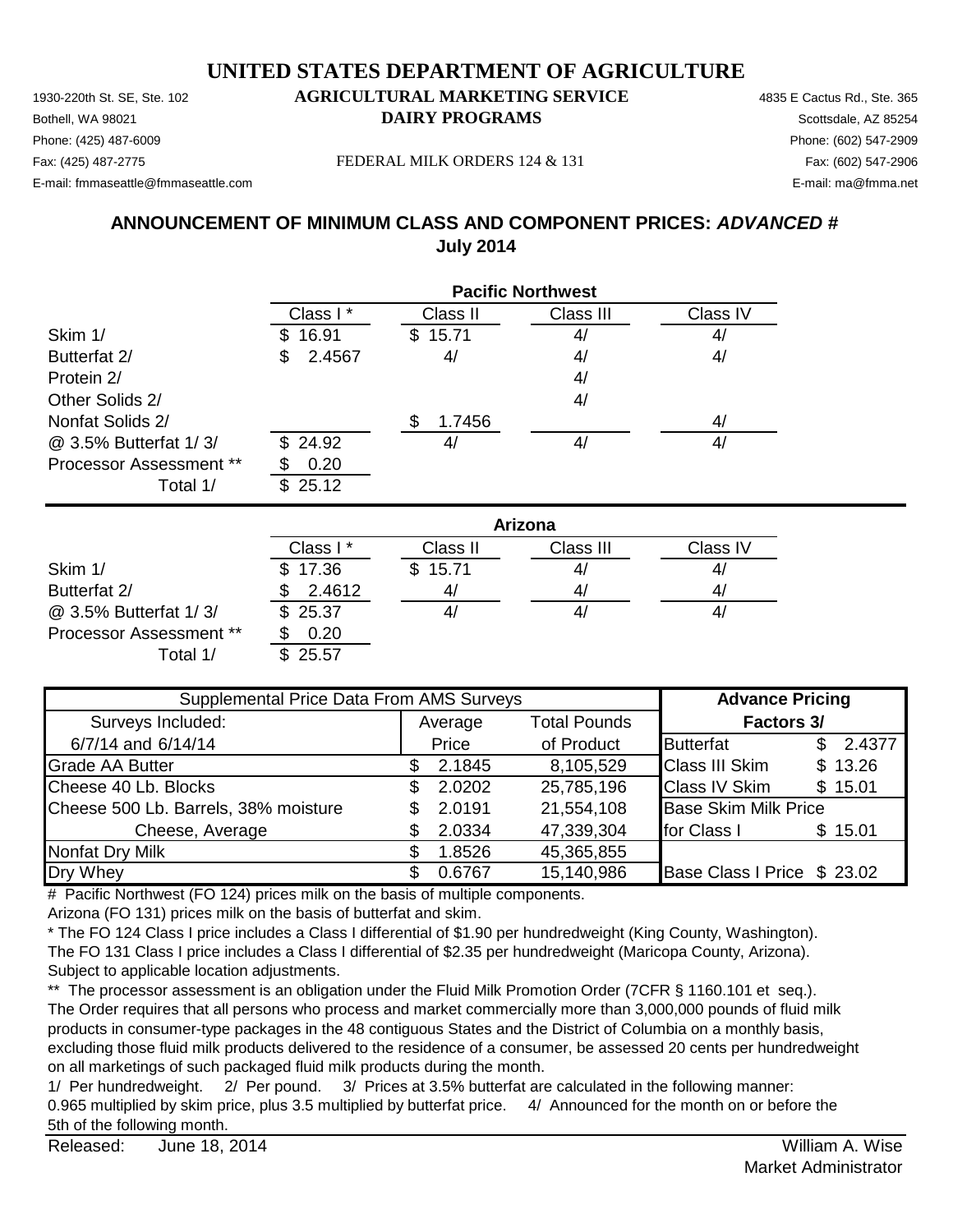1930-220th St. SE, Ste. 102 **AGRICULTURAL MARKETING SERVICE** 4835 E Cactus Rd., Ste. 365 **Bothell, WA 98021 DAIRY PROGRAMS** Scottsdale, AZ 85254 E-mail: fmmaseattle@fmmaseattle.com E-mail: ma@fmma.net

# Phone: (425) 487-6009 Phone: (602) 547-2909

Fax: (425) 487-2775 Fax: (602) 547-2906 FEDERAL MILK ORDERS 124 & 131

### **ANNOUNCEMENT OF MINIMUM CLASS AND COMPONENT PRICES:** *ADVANCED #* **August 2014**

|                                            | <b>Pacific Northwest</b> |          |           |          |  |  |
|--------------------------------------------|--------------------------|----------|-----------|----------|--|--|
|                                            | Class I*                 | Class II | Class III | Class IV |  |  |
| Skim 1/                                    | 17.12                    | \$15.92  | 4/        | 4/       |  |  |
| Butterfat 2/                               | 2.6425<br>S              | 4/       | 4/        | 4/       |  |  |
| Protein 2/                                 |                          |          | 4/        |          |  |  |
| Other Solids 2/                            |                          |          | 4/        |          |  |  |
| Nonfat Solids 2/                           |                          | 1.7689   |           | 4/       |  |  |
| @ 3.5% Butterfat 1/3/                      | \$25.77                  | 4,       | 4/        | 4/       |  |  |
| <b>Processor Assessment **</b><br>Total 1/ | 0.20<br>\$25.97          |          |           |          |  |  |
|                                            |                          |          |           |          |  |  |

|                                | Arizona  |              |           |          |  |
|--------------------------------|----------|--------------|-----------|----------|--|
|                                | Class I* | Class II     | Class III | Class IV |  |
| Skim 1/                        | \$17.57  | 15.92<br>\$. | 4/        | 4,       |  |
| Butterfat 2/                   | 2.6470   | 4/           | 4/        | 4/       |  |
| @ 3.5% Butterfat 1/3/          | \$26.22  |              | 41        | 4,       |  |
| <b>Processor Assessment **</b> | 0.20     |              |           |          |  |
| Total 1/                       | 26.42    |              |           |          |  |

| Supplemental Price Data From AMS Surveys |                                |        |            | <b>Advance Pricing</b>      |            |         |  |
|------------------------------------------|--------------------------------|--------|------------|-----------------------------|------------|---------|--|
| Surveys Included:                        | <b>Total Pounds</b><br>Average |        |            |                             | Factors 3/ |         |  |
| 7/12/14 and 7/19/14                      |                                | Price  | of Product | <b>Butterfat</b>            | \$.        | 2.6235  |  |
| <b>Grade AA Butter</b>                   |                                | 2.3379 | 7,806,642  | <b>Class III Skim</b>       |            | \$12.82 |  |
| Cheese 40 Lb. Blocks                     |                                | 2.0211 | 25,450,692 | <b>Class IV Skim</b>        |            | \$15.22 |  |
| Cheese 500 Lb. Barrels, 38% moisture     |                                | 2.0430 | 20,884,078 | <b>Base Skim Milk Price</b> |            |         |  |
| Cheese, Average                          |                                | 2.0445 | 46,334,770 | for Class I                 |            | \$15.22 |  |
| <b>Nonfat Dry Milk</b>                   |                                | 1.8763 | 37,786,949 |                             |            |         |  |
| Dry Whey                                 |                                | 0.6873 | 16,651,180 | Base Class I Price \$ 23.87 |            |         |  |

# Pacific Northwest (FO 124) prices milk on the basis of multiple components.

Arizona (FO 131) prices milk on the basis of butterfat and skim.

\* The FO 124 Class I price includes a Class I differential of \$1.90 per hundredweight (King County, Washington). The FO 131 Class I price includes a Class I differential of \$2.35 per hundredweight (Maricopa County, Arizona). Subject to applicable location adjustments.

\*\* The processor assessment is an obligation under the Fluid Milk Promotion Order (7CFR § 1160.101 et seq.). The Order requires that all persons who process and market commercially more than 3,000,000 pounds of fluid milk products in consumer-type packages in the 48 contiguous States and the District of Columbia on a monthly basis, excluding those fluid milk products delivered to the residence of a consumer, be assessed 20 cents per hundredweight on all marketings of such packaged fluid milk products during the month.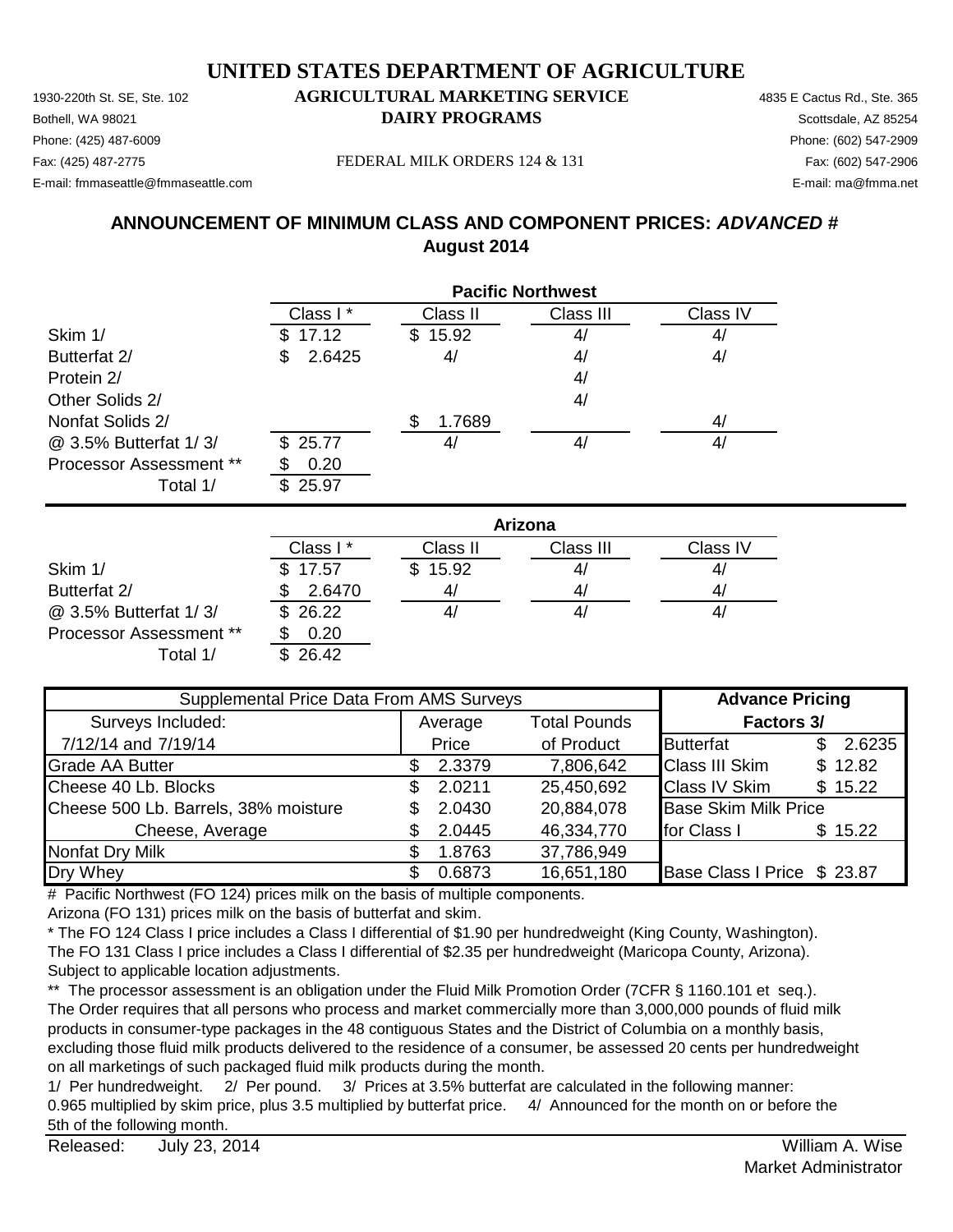1930-220th St. SE, Ste. 102 **AGRICULTURAL MARKETING SERVICE** 4835 E Cactus Rd., Ste. 365 E-mail: fmmaseattle@fmmaseattle.com E-mail: ma@fmma.net

#### **Bothell, WA 98021 DAIRY PROGRAMS** Scottsdale, AZ 85254 Phone: (425) 487-6009 Phone: (602) 547-2909

Fax: (425) 487-2775 Fax: (602) 547-2906 FEDERAL MILK ORDERS 124 & 131

### **ANNOUNCEMENT OF MINIMUM CLASS AND COMPONENT PRICES:** *ADVANCED #* **September 2014**

|                                | <b>Pacific Northwest</b> |                |           |          |  |
|--------------------------------|--------------------------|----------------|-----------|----------|--|
|                                | Class I*                 | Class II       | Class III | Class IV |  |
| Skim 1/                        | 16.46<br>SS              | 15.26<br>S.    | 4/        | 4/       |  |
| Butterfat 2/                   | 2.7563<br>\$             | 4/             | 4/        | 4/       |  |
| Protein 2/                     |                          |                | 4/        |          |  |
| Other Solids 2/                |                          |                | 4/        |          |  |
| Nonfat Solids 2/               |                          | 1.6956         |           | 4/       |  |
| @ 3.5% Butterfat 1/3/          | \$25.53                  | 4 <sub>l</sub> | 4/        | 4/       |  |
| <b>Processor Assessment **</b> | 0.20                     |                |           |          |  |
| Total 1/                       | 25.73<br>\$.             |                |           |          |  |

|                                | Arizona  |                |           |          |  |
|--------------------------------|----------|----------------|-----------|----------|--|
|                                | Class I* | Class II       | Class III | Class IV |  |
| Skim 1/                        | \$16.91  | \$15.26        | 41        | 4,       |  |
| Butterfat 2/                   | 2.7608   | 4 <sub>l</sub> | 41        | 4,       |  |
| @ 3.5% Butterfat 1/3/          | \$25.98  |                | 41        | 4/       |  |
| <b>Processor Assessment **</b> | 0.20     |                |           |          |  |
| Total 1/                       | \$26.18  |                |           |          |  |

| Supplemental Price Data From AMS Surveys |  |         |                     | <b>Advance Pricing</b>      |              |  |
|------------------------------------------|--|---------|---------------------|-----------------------------|--------------|--|
| Surveys Included:                        |  | Average | <b>Total Pounds</b> | <b>Factors 3/</b>           |              |  |
| 8/9/14 and 8/16/14                       |  | Price   | of Product          | <b>Butterfat</b>            | 2.7373<br>S. |  |
| <b>Grade AA Butter</b>                   |  | 2.4319  | 9,610,945           | <b>Class III Skim</b>       | \$12.71      |  |
| Cheese 40 Lb. Blocks                     |  | 2.0272  | 23,558,039          | <b>Class IV Skim</b>        | \$14.56      |  |
| Cheese 500 Lb. Barrels, 38% moisture     |  | 2.0817  | 20,543,557          | <b>Base Skim Milk Price</b> |              |  |
| Cheese, Average                          |  | 2.0666  | 44,101,596          | for Class I                 | \$14.56      |  |
| <b>Nonfat Dry Milk</b>                   |  | 1.8020  | 37,293,468          |                             |              |  |
| Dry Whey                                 |  | 0.6926  | 15,272,694          | Base Class I Price \$ 23.63 |              |  |

# Pacific Northwest (FO 124) prices milk on the basis of multiple components.

Arizona (FO 131) prices milk on the basis of butterfat and skim.

\* The FO 124 Class I price includes a Class I differential of \$1.90 per hundredweight (King County, Washington). The FO 131 Class I price includes a Class I differential of \$2.35 per hundredweight (Maricopa County, Arizona). Subject to applicable location adjustments.

\*\* The processor assessment is an obligation under the Fluid Milk Promotion Order (7CFR § 1160.101 et seq.). The Order requires that all persons who process and market commercially more than 3,000,000 pounds of fluid milk products in consumer-type packages in the 48 contiguous States and the District of Columbia on a monthly basis, excluding those fluid milk products delivered to the residence of a consumer, be assessed 20 cents per hundredweight on all marketings of such packaged fluid milk products during the month.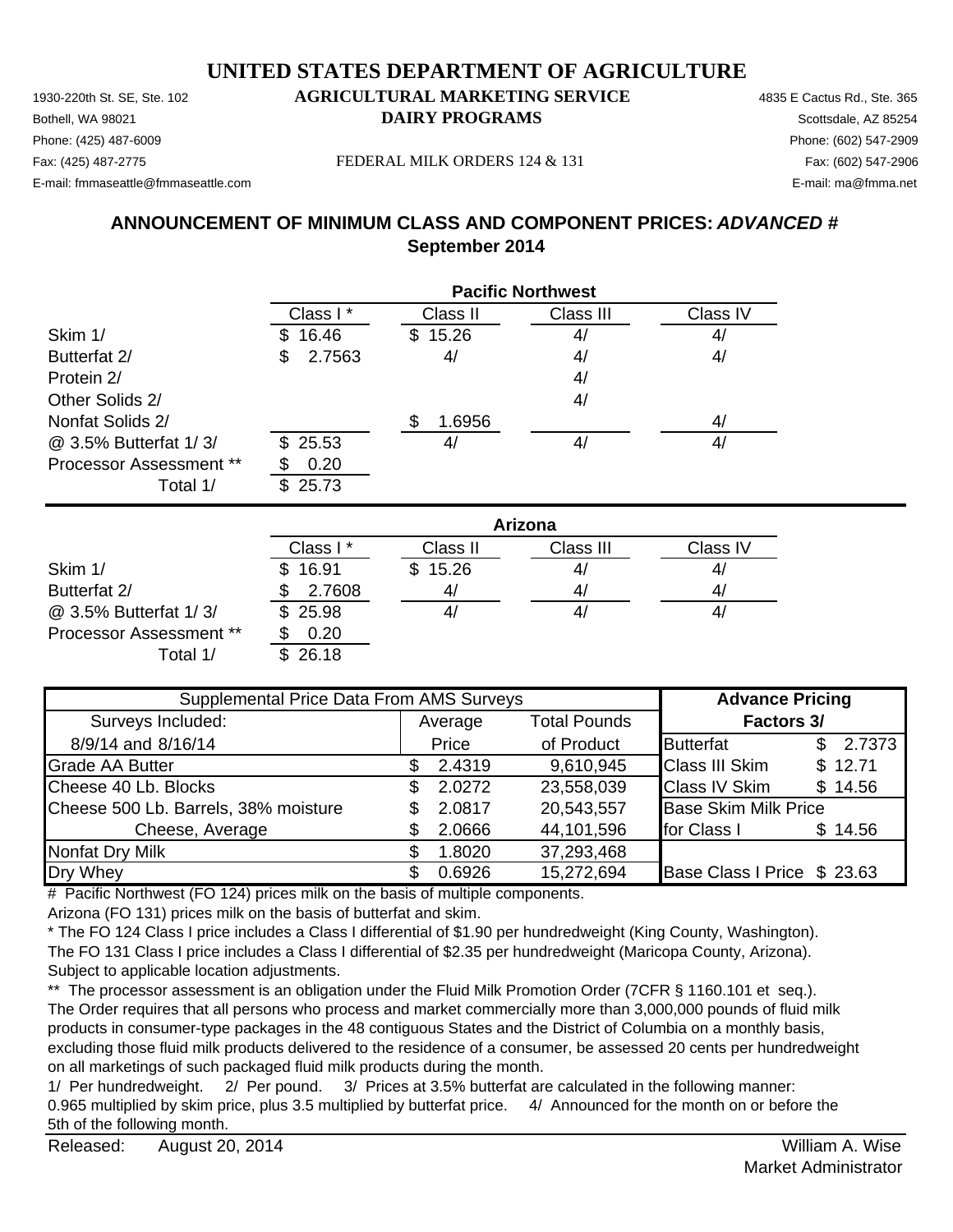1930-220th St. SE, Ste. 102 **AGRICULTURAL MARKETING SERVICE** 4835 E Cactus Rd., Ste. 365 **Bothell, WA 98021 DAIRY PROGRAMS** Scottsdale, AZ 85254 E-mail: fmmaseattle@fmmaseattle.com E-mail: ma@fmma.net

# Phone: (425) 487-6009 Phone: (602) 547-2909

Fax: (425) 487-2775 Fax: (602) 547-2906 FEDERAL MILK ORDERS 124 & 131

### **ANNOUNCEMENT OF MINIMUM CLASS AND COMPONENT PRICES:** *ADVANCED #* **October 2014**

|                                | <b>Pacific Northwest</b> |          |           |          |  |
|--------------------------------|--------------------------|----------|-----------|----------|--|
|                                | Class I*                 | Class II | Class III | Class IV |  |
| Skim 1/                        | 15.57<br>\$.             | \$12.36  | 4/        | 4/       |  |
| Butterfat 2/                   | 3.1600<br>\$             | 4/       | 4/        | 4/       |  |
| Protein 2/                     |                          |          | 4/        |          |  |
| Other Solids 2/                |                          |          | 4/        |          |  |
| Nonfat Solids 2/               |                          | 1.3733   |           | 4/       |  |
| @ 3.5% Butterfat 1/3/          | \$26.09                  | 41       | 4/        | 4/       |  |
| <b>Processor Assessment **</b> | 0.20                     |          |           |          |  |
| Total 1/                       | 26.29                    |          |           |          |  |

|                                | Arizona  |          |           |          |  |
|--------------------------------|----------|----------|-----------|----------|--|
|                                | Class I* | Class II | Class III | Class IV |  |
| Skim 1/                        | \$16.02  | \$12.36  | 41        | 4/       |  |
| Butterfat 2/                   | 3.1645   | 41       | 41        | 41       |  |
| @ 3.5% Butterfat 1/3/          | \$26.54  |          | 41        | 41       |  |
| <b>Processor Assessment **</b> | 0.20     |          |           |          |  |
| Total 1/                       | 26.74    |          |           |          |  |

| Supplemental Price Data From AMS Surveys |         |        |                     | <b>Advance Pricing</b>      |              |  |
|------------------------------------------|---------|--------|---------------------|-----------------------------|--------------|--|
| Surveys Included:                        | Average |        | <b>Total Pounds</b> | Factors 3/                  |              |  |
| 9/6/14 and 9/13/14                       |         | Price  | of Product          | <b>Butterfat</b>            | 3.1410<br>\$ |  |
| <b>Grade AA Butter</b>                   |         | 2.7652 | 7,693,882           | <b>Class III Skim</b>       | \$13.67      |  |
| Cheese 40 Lb. Blocks                     |         | 2.2593 | 22,532,232          | <b>Class IV Skim</b>        | \$11.66      |  |
| Cheese 500 Lb. Barrels, 38% moisture     | \$.     | 2.3293 | 19,872,070          | <b>Base Skim Milk Price</b> |              |  |
| Cheese, Average                          |         | 2.3062 | 42,404,302          | for Class I                 | \$13.67      |  |
| Nonfat Dry Milk                          |         | 1.4766 | 74,289,936          |                             |              |  |
| Dry Whey                                 |         | 0.6747 | 15,999,842          | Base Class I Price \$ 24.19 |              |  |

# Pacific Northwest (FO 124) prices milk on the basis of multiple components.

Arizona (FO 131) prices milk on the basis of butterfat and skim.

\* The FO 124 Class I price includes a Class I differential of \$1.90 per hundredweight (King County, Washington). The FO 131 Class I price includes a Class I differential of \$2.35 per hundredweight (Maricopa County, Arizona). Subject to applicable location adjustments.

\*\* The processor assessment is an obligation under the Fluid Milk Promotion Order (7CFR § 1160.101 et seq.). The Order requires that all persons who process and market commercially more than 3,000,000 pounds of fluid milk products in consumer-type packages in the 48 contiguous States and the District of Columbia on a monthly basis, excluding those fluid milk products delivered to the residence of a consumer, be assessed 20 cents per hundredweight on all marketings of such packaged fluid milk products during the month.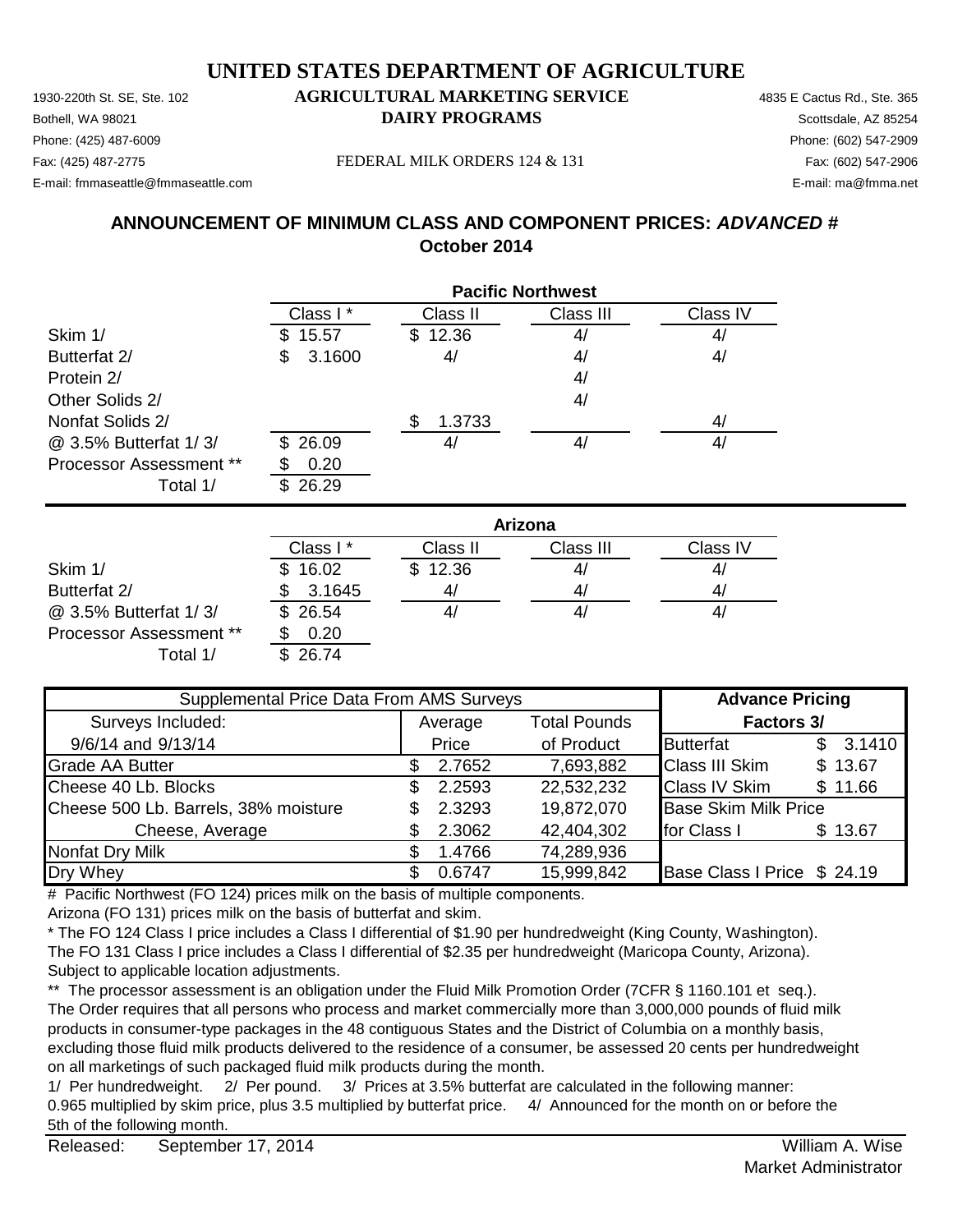1930-220th St. SE, Ste. 102 **AGRICULTURAL MARKETING SERVICE** 4835 E Cactus Rd., Ste. 365 **Bothell, WA 98021 DAIRY PROGRAMS** Scottsdale, AZ 85254 Fax: (425) 487-2775 Fax: (602) 547-2906 FEDERAL MILK ORDERS 124 & 131 E-mail: fmmaseattle@fmmaseattle.com E-mail: ma@fmma.net

# Phone: (425) 487-6009 Phone: (602) 547-2909

### **ANNOUNCEMENT OF MINIMUM CLASS AND COMPONENT PRICES:** *ADVANCED #* **November 2014**

|                                | <b>Pacific Northwest</b> |          |           |          |  |
|--------------------------------|--------------------------|----------|-----------|----------|--|
|                                | Class I*                 | Class II | Class III | Class IV |  |
| Skim 1/                        | 15.15<br>\$.             | \$12.62  | 4/        | 4/       |  |
| Butterfat 2/                   | 3.2406<br>\$             | 4/       | 4/        | 4/       |  |
| Protein 2/                     |                          |          | 4/        |          |  |
| Other Solids 2/                |                          |          | 4/        |          |  |
| Nonfat Solids 2/               |                          | 1.4022   |           | 4/       |  |
| @ 3.5% Butterfat 1/3/          | \$25.96                  | 41       | 4/        | 4/       |  |
| <b>Processor Assessment **</b> | 0.20                     |          |           |          |  |
| Total 1/                       | 26.16                    |          |           |          |  |

|                                | Arizona  |          |           |          |  |
|--------------------------------|----------|----------|-----------|----------|--|
|                                | Class I* | Class II | Class III | Class IV |  |
| Skim 1/                        | \$15.60  | \$12.62  | 4/        | 41       |  |
| Butterfat 2/                   | 3.2451   | 4/       | 4/        | 4        |  |
| @ 3.5% Butterfat 1/3/          | \$26.41  |          | 4,        | 41       |  |
| <b>Processor Assessment **</b> | 0.20     |          |           |          |  |
| Total 1/                       | \$26.61  |          |           |          |  |

| Supplemental Price Data From AMS Surveys |         |        |                     | <b>Advance Pricing</b>      |    |         |
|------------------------------------------|---------|--------|---------------------|-----------------------------|----|---------|
| Surveys Included:                        | Average |        | <b>Total Pounds</b> | Factors 3/                  |    |         |
| 10/11/14 and 10/18/14                    |         | Price  | of Product          | <b>Butterfat</b>            | \$ | 3.2216  |
| <b>Grade AA Butter</b>                   |         | 2.8318 | 6,284,018           | <b>Class III Skim</b>       |    | \$13.25 |
| Cheese 40 Lb. Blocks                     | \$.     | 2.3008 | 24,838,354          | <b>Class IV Skim</b>        |    | \$11.92 |
| Cheese 500 Lb. Barrels, 38% moisture     |         | 2.2692 | 17,745,838          | <b>Base Skim Milk Price</b> |    |         |
| Cheese, Average                          |         | 2.3001 | 42,584,192          | for Class I                 |    | \$13.25 |
| Nonfat Dry Milk                          |         | 1.5052 | 33,541,884          |                             |    |         |
| Dry Whey                                 |         | 0.6590 | 14,720,152          | Base Class I Price \$ 24.06 |    |         |

# Pacific Northwest (FO 124) prices milk on the basis of multiple components.

Arizona (FO 131) prices milk on the basis of butterfat and skim.

\* The FO 124 Class I price includes a Class I differential of \$1.90 per hundredweight (King County, Washington). The FO 131 Class I price includes a Class I differential of \$2.35 per hundredweight (Maricopa County, Arizona). Subject to applicable location adjustments.

\*\* The processor assessment is an obligation under the Fluid Milk Promotion Order (7CFR § 1160.101 et seq.). The Order requires that all persons who process and market commercially more than 3,000,000 pounds of fluid milk products in consumer-type packages in the 48 contiguous States and the District of Columbia on a monthly basis, excluding those fluid milk products delivered to the residence of a consumer, be assessed 20 cents per hundredweight on all marketings of such packaged fluid milk products during the month.